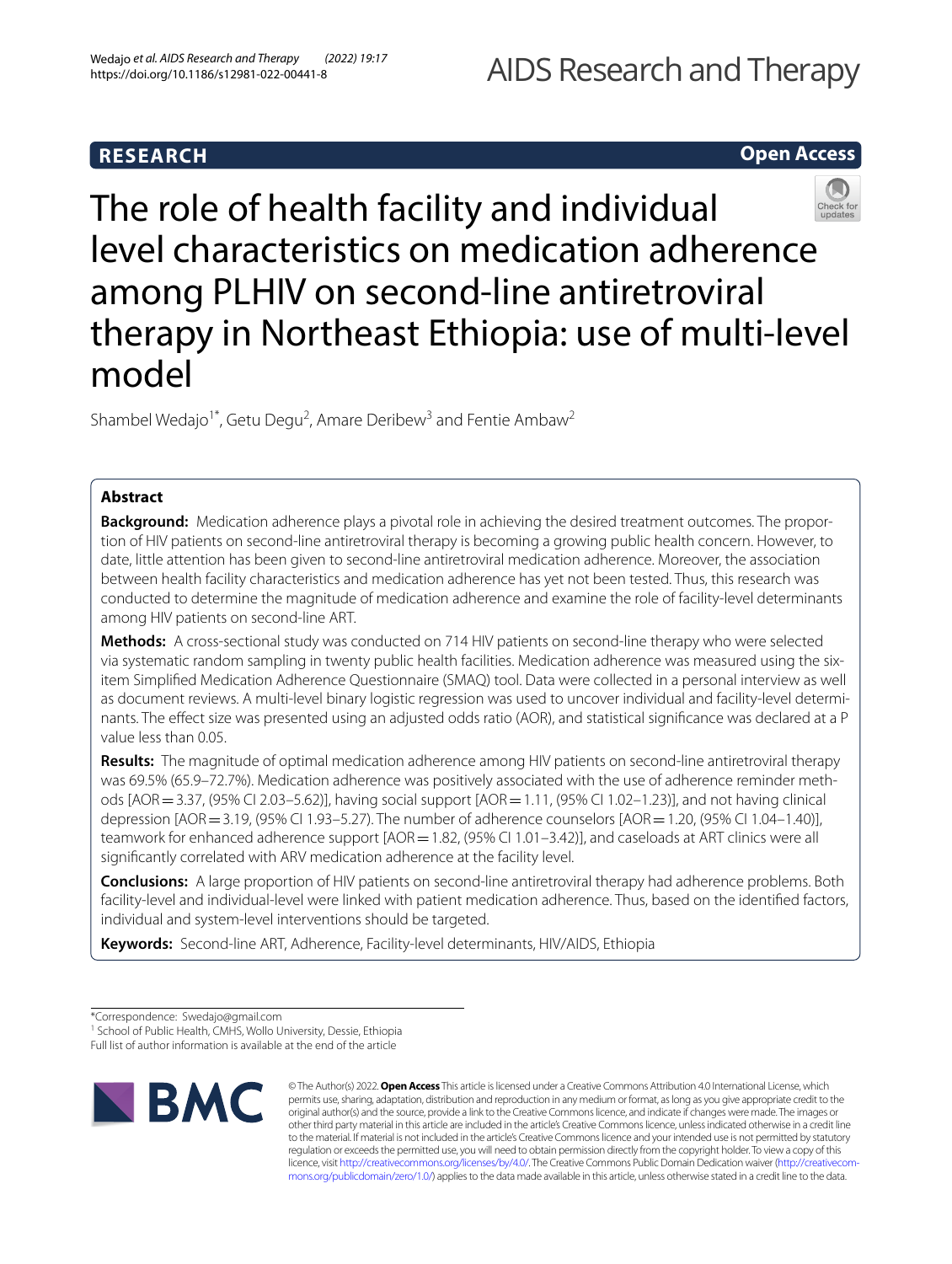# **Introduction**

Despite the availability of effective antiretroviral therapy, medication adherence is critical for achieving the desired therapeutic outcomes, which necessitates taking 95% and more of their prescribed drugs [[1,](#page-8-0) [2\]](#page-8-1). However, poor medication adherence is the leading cause of frst-line antiretroviral treatment failure as shown in various studies [[3–](#page-8-2)[5](#page-8-3)]. Poor antiretroviral medication adherence has multidimensional consequences, at the individual, public, and policy levels. Individually, it leads to uncontrolled viral load  $[6-8]$  $[6-8]$ , increases the risk of drug resistance  $[9]$  $[9]$ , treatment failure [\[10](#page-8-7)], and compromises the overall quality of life, including death. It also raises the risk of HIV transmission and incurs high health care costs at the public level [\[11](#page-8-8)]. Furthermore, it jeopardizes the 95%, 95%, 95% UNAIDS fast track targets at policy-level [\[12](#page-8-9), [13\]](#page-8-10).

Currently, the number of HIV patients on secondline antiretroviral therapy is becoming a growing public health concern. A considerable number of patients worldwide have experienced treatment failure and switched to second-line antiretroviral therapy [\[14](#page-8-11)]. In Ethiopia, the proportion of people living with HIV (PLHIV) on second-line antiretroviral therapy is also rising; according to a systematic review, 15.9% (11.6–20.1%) of PLHIV had failed their frst-line treatment [\[3](#page-8-2)] and switched to second-line antiretroviral therapy. However, unlike patients on frst-line therapy, to date, little is known about medication adherence in HIV patients who are taking second-line antiretroviral therapy. First and second-line antiretroviral therapies vary in drug formulation, palatability, and possible side efects, besides the nature of the regimen [\[1](#page-8-0)]. If the patient does not respond to second-line therapy, he or she will be switched to highcost third-line ARV, which is the patient's last treatment option or salvage therapy [[2\]](#page-8-1). Hence, to prolong the use and efficacy of second-line therapy and to prevent further treatment failure, assessing adherence issues in such patients is so crucial. Adherence is a behavior and a dynamic that is infuenced by circumstances. Hence, assessing adherence and its contextual determinants is a continual process.

Furthermore, most previous studies have focused on individual-level determinants and failed to examine the role of health facility characteristics on patient medication adherence [\[15](#page-8-12)[–18\]](#page-8-13). To the best of our knowledge, no research has been done in the Ethiopian health system context to assess the impact of individual-level and health facility characteristics on medication adherence for PLHIV on second-line ART. Generating local evidence is required for context-based decision making, and allows for the crafting of appropriate interventions that enhance patient medication adherence. Some of the health facility characteristics assumed to affect medication adherence include PLHIV caseloads at ART clinics, drug stock outs, average time for one-on-one counseling, number of healthcare providers and their average experience, number of adherence counselors, and other facility characteristics were considered [\[10](#page-8-7), [16](#page-8-14), [19–](#page-8-15)[22\]](#page-8-16).

Hence, based on the above-identifed gaps, we conducted a cross-sectional study using a multi-level model of analysis to determine the magnitude of medication adherence and to investigate the association between medication adherence and facility-level characteristics among PLHIV on second-second antiretroviral therapy.

# **Methods**

# **Study setting**

This study was carried out in public health facilities in the Eastern Amhara region of Northeast Ethiopia that currently provide second-line antiretroviral therapy. According to Ethiopia's national HIV/AIDS policy, hospitals and health centers (having more than 200 HIV cases) are authorized to commence second-line antiretroviral treatment. Eastern Amhara is a high-burden area in the region [\[23](#page-8-17), [24\]](#page-8-18), and 2332 PLHIV are currently receiving second-line antiretroviral therapy.

In Ethiopia, standard second-line antiretroviral therapy consists of a combination of three ARV drugs (at least two of which are new to the patient); two Nucleoside Reverse Transcriptase Inhibitors (NRTIs) as a backbone; Lamivudine (3TC) and Abacavir (ABC), or Zidovudine (ZDV) or Tenofovir (TDF) and one protease Inhibitors (PIs); Lopinavir/ritonavir (LPV/r) or Atazanavir/ritonavir  $(ATV/r)$  [[2\]](#page-8-1).

Moreover, all facilities use the same documentation and reporting system, and HIV data are handled by SMART care, the ART logbook, and the chronic ART follow-up form  $[2]$  $[2]$ . These registries are updated after each clinical appointment. Currently, HIV patients are scheduled every three months. Patients will be assessed for nutritional status, opportunistic infections, medication adherence, drug side efects, and reflled with ART and other preventative medications at each appointment. Antiretroviral treatment success is monitored using clinical, immunological, and viral load (VL) assessment, in which a viral load test is done after initiation of ART at 6 months, 12 months, and every 12 months and serves as a gold standard monitoring tool [[1,](#page-8-0) [2](#page-8-1)].

# *Study design and period*

A cross-sectional study was conducted in the Eastern Amhara region, Northeast Ethiopia from December 2020 to February 2021.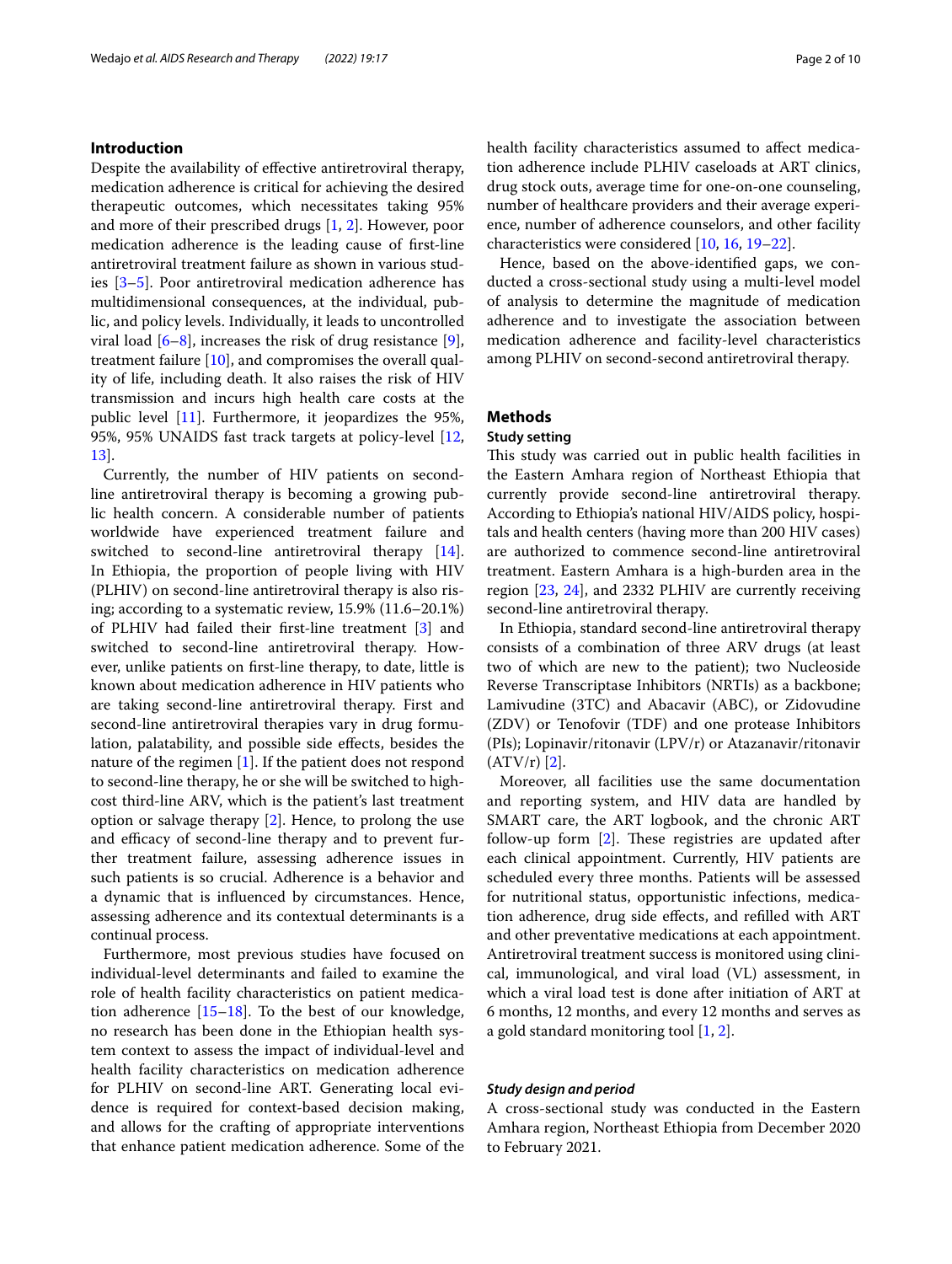### *Study population*

Adult people living with HIV who were taking secondline antiretroviral therapy in Eastern Amhara region during the data collection period were considered as the study population.

## *Sample size*

A sample of 719 HIV patients on second-line therapy was determined using 7.2.2.6 EPI Info software package by taking 69.3% proportion of optimal medication adherence to second-line antiretroviral therapy from a study done in Tanzania [[10\]](#page-8-7), 95% confdence level, and 5% margin of error, with a design efect of two, and 10% non-response rate.

#### *Sampling procedures*

The sample individuals were selected by using a systematic random sampling method in twenty public health facilities. Of those facilities, six were hospitals, and fourteen were health centers. First, the sampling frame was secured in each selected facility by reviewing the updated ART registration logbook. Then, based on the number of patient loads, samples were proportionally allocated to each health facility. Finally, using the systematic random sampling method, sample clients were recruited in every third interval while the clients came for routine follow-up.

# **Variables and measurement**

## *Outcome variable*

Second-line antiretroviral medication adherence which was measured using six-item Simplifed Medication Adherence Questionnaire (SMAQ) tools  $[25]$  $[25]$ . The six SMAQ includes: "1. Do you ever forget to take your medicine?", "2. Are you careless at times about taking your medicine?", "3. Sometimes if you feel worse, do you stop taking your medicines?", "4. Thinking about the last week, how often have you not taken your medicine?", "5. Did you not take any of your medicine over the past weekend?", and, "6. Over the past 3 months, how many days have you not taken any medicine at all?" When a patient answers "no" to questions 1, 2, 3, and 5, zero for question 4, and any response less than 2 for question 6, she or he was considered to be optimal adherence. This six-item SMAQ scale was further validated in HIV patients in Ethiopia [[26\]](#page-8-20). In this study, the internal consistency of the SMAQ tool was also assessed and found 0.87 Cronbach alpha value.

# *Individual‑level factors*

Age, sex, residency, marital status, religion, education status, duration on ART, disclosure, use of adherence reminder methods, substance use, depression, social support, and independent source of income were among the socio-demographic and behavioral factors. Body mass index (BMI), functional status, viral load status, CD4 cells/mm<sup>3</sup>, WHO-clinical stage, drug substitution history, reported drug side efects, and comorbidity were all clinical variables. Comorbidity status of an individual assessed using a self-report method. A patient who had one or more of the following confrmed non-communicable illnesses (NCDs); diabetes, cardiovascular disease, hypertension, and cancer were considered as co-morbid cases. Viral load status is classifed as high and low viral load. A patient having last viral load status greater or equal to 1000 copies/mL is classifed as high viral, unless considered as low viral load [[1,](#page-8-0) [2](#page-8-1)].

Depression symptoms were measured using a nineitem Patient Health Questionnaire (PHQ-9)  $[27]$  $[27]$ . The total score ranges from 0 to 27. Patients having depression scores of ten and above were taken as having clinical depression. This PHQ-9 items depression screening tool was validated in the Ethiopian context [[28\]](#page-8-22). Social support was measured using the three**-**item Oslo Scale [[29\]](#page-9-0). The Oslo Scale's total score ranges from 3 to 14 and is categorized as "poor support" (3–8), "moderate support"  $(9-11)$ , and "strong support"  $(12-14)$ . The risk of substance use was measured using the WHO Alcohol, Smoking, and Substance Involvement Screening Test (ASSIST) (V.3.1), which consists of seven items for each of alcohol, khat use, and tobacco products [\[30](#page-9-1)]. Participants were then classifed as having low, moderate, or high-risk substance use based on the cut-point of WHO-ASSIST scoring.

Functional status is defned as an individual's ability to perform normal daily activities required to meet basic needs and fulfll the usual working activities. It was classifed as follow; "workable functional status" or "W": able to perform the usual work activity, "ambulatory" or "A": able to perform the activity of daily living, but not able to work, and "bedridden" or "B": not able to perform the activity of daily living. In this study, ambulatory and bedridden participants were categorized as not having workable functional status [\[1,](#page-8-0) [2](#page-8-1)].

Two criteria were used to classify CD4 cells. Healthy individual CD4 cell counts range from 450 to 1500. The risk of opportunistic infection begins in HIV patients when CD4 cell counts are less than 450. Hence, based on the above two concepts,  $450$  cells/mm<sup>3</sup> was used to categorize the last CD4 cell measurement [[1](#page-8-0), [2\]](#page-8-1).

# *Facility‑level factors*

PLHIV caseload at ART clinics, reported second-line ARV drug stock out in the last six months, type of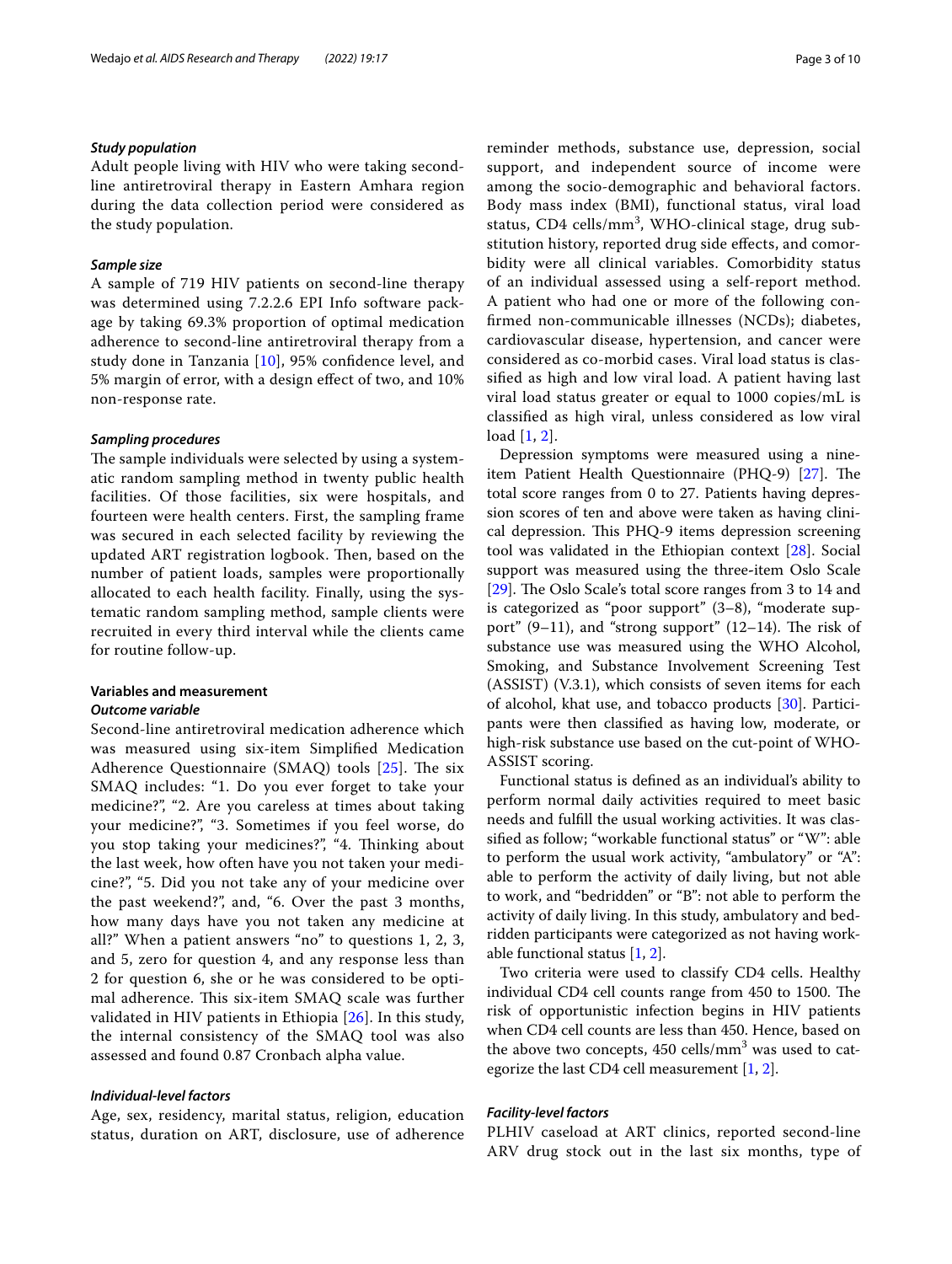health facility, average time for one on one counseling, number of healthcare providers and their average experience, number of adherence counselors or supporters, the average proportion of perceived satisfaction on one on one counseling, the average perceived good patient-provider interaction, and teamwork in EAS intervention were all considered as health-care facility characteristics.

### *Data collection*

Data were collected using a structured questionnaire via face-to-face interviews by trained nurses at the ART outpatient department (ART-OPD). A questionnaire was prepared in the local language, and data were collected for a 3-month duration while the patient came for a routine clinical visit. Moreover, document reviews were also done to extract patient clinical profiles. The extraction sheet was prepared as per the national consolidated antiretroviral guideline [\[2](#page-8-1)]. To ensure the quality of the data, the questionnaire was pretested, and data collectors were trained on data collection procedures. Moreover, onsite supervision was made by the assigned supervisors in each facility during data collection.

### *Data analysis*

Data were cleaned and entered into EpiData Version 3.1 software. Then, exported to Stata version 14 (StataCorp, USA) for further analysis. For categorical variables, frequency (%) was computed. For a continuous variable, frst distributional assumptions were checked using Kolmogorov–Smirnov and Shapiro–Wilk test. Then, for normally and skewed distributed continuous variables, mean with standard deviation (SD) and median (interquartile range, IQR) were employed, respectively.

After computing the Intra Class Correlation coefficient (ICC), which was 20.3%, a multi-level binary logistic regression was used to fnd out individual and facilitylevel determinants. The ICC measures the percentage of variation in medication adherence that can be explained by health facility characteristics, which are computed from an intercept-only model. ICC =  $\tau o o / [\tau o o + \left(\frac{\pi 2}{3}\right)]$ [[31,](#page-9-2) [32](#page-9-3)].

The final model was presented by computing the null model, individual-level only model, and combined model (i.e., individual and facility-level factors). The model with the smallest deviance was chosen as the best ft model using Akaike's Information Criterion (AIC). The effect size was presented using an adjusted odds ratio (AOR), and statistical signifcance was declared at a P value less than 0.05.

# **Results**

# **Socio‑demographic and behavioral characteristics**

Out of 719 approached sample HIV patients on secondline antiretroviral therapy, 714 (99.3%) patients agreed and gave their consent to participate in this study.

Of those surveyed, 468 (65.5%) lived in urban areas, 400 (56%) were female, and 342 (47.9%) were married. Concerning the source of income, 511 (71.6%) participants had an independent source of income. Similarly, of the 714 participants, 433 (60.6%) had attained formal education, and 355 (49.7%) were orthodox religious followers. Regarding social support and depression status, 366 (51.2%) and 516 (72.3%) of participants have moderate social support and no clinical depression, respectively.

Regarding utilization of adherence reminder tools, 612 (85.7%) of participants used adherence reminder methods such as phones, watches, and clock alarms. Of those surveyed, 574 (80.4%) participants were low-risk substance users. The median  $(IQR)$  age and year on antiretroviral therapy of participants were 37 (30–45) years and 10 (8–13) years, respectively (Table [1\)](#page-4-0).

# **Clinical characteristics**

Out of 714 study participants, 545 (76.3%) had a BMI of  $\geq$  18.5 kg/m<sup>2</sup>, while 540 (75.6%) participants had viral load measurements below 1000 copies/mL. Similarly, 685 (95.9%) and 608 (85.2%) participants were not in advance of the WHO clinical stage and workable functional status, respectively. Regarding drug side efects and comorbidity status, 640 (89.6%) patients had not reported a drug side efect and 63 (8.8%) patients had confrmed comorbid diseases. TDF-3TC-ATV/r (361(50.6%)) and AZT-3TC-ATV/r (338(47.3%) were the most prescribed second-line antiretroviral regimens (Table [2](#page-5-0)).

# **Facility‑level characteristics**

Five out of twenty health facilities reported having second-line ARV drug stock out in the last six months. In nine out of twenty health facilities, a team of health professionals and adherence support delivered the Enhanced Adherence Support (EAS) intervention to high viral load patients. The median (IQR) PLHIV caseloads and the number of health care providers at ART clinics were 1569  $(1069-2069)$  and 3  $(2-4.75)$ , respectively. Similarly, the median (IQR) number of adherence counselors and oneon-one counseling time were  $3.5 (2 - 4.75)$  and  $7.5 (5 - 9.4)$ , respectively (Table [3](#page-5-1)).

# **Factors associated medication adherence**

In this study, the magnitude of medication adherence among HIV patients who were taking secondline antiretroviral therapy was 69.5% (65.9–72.7%).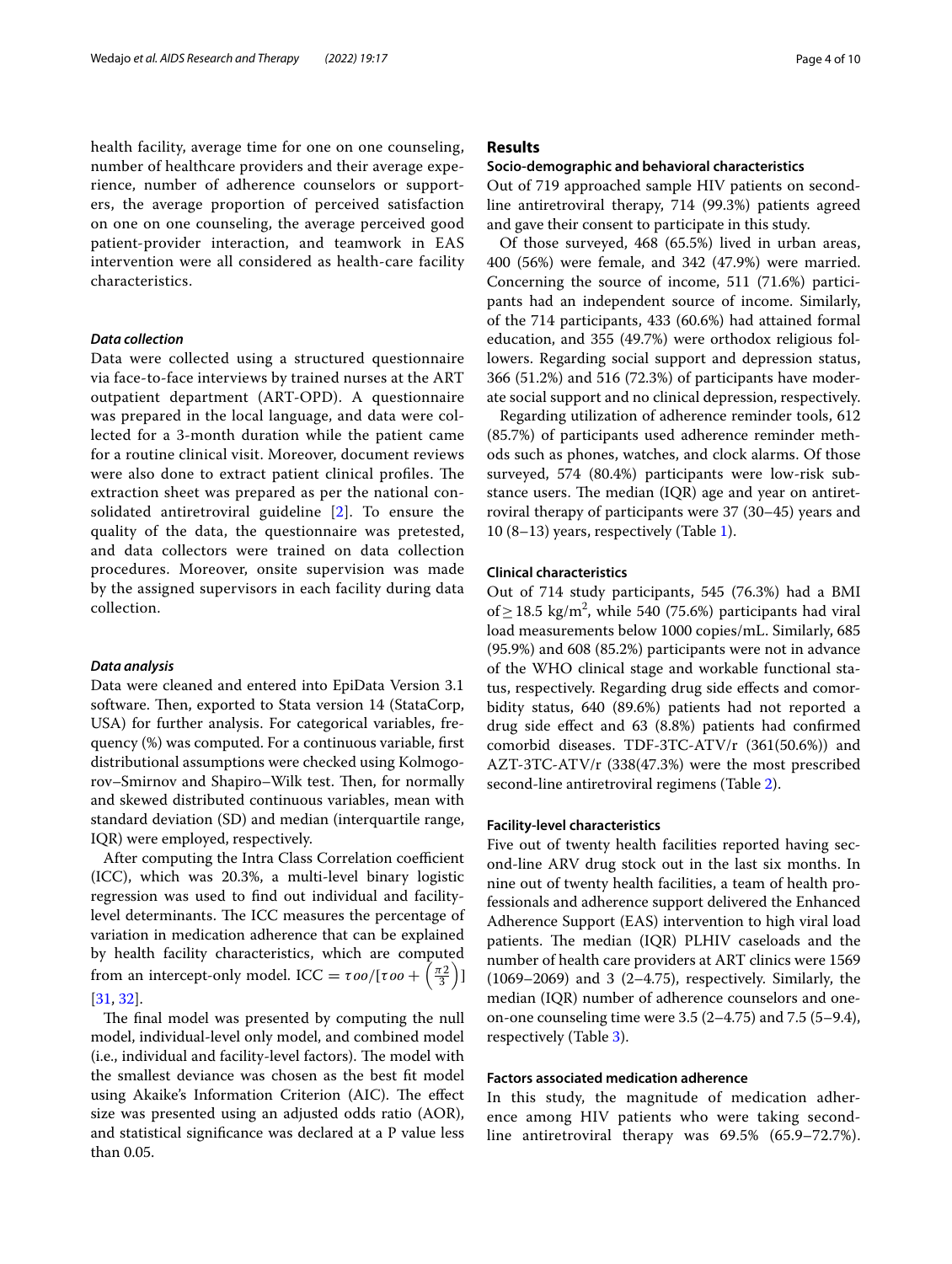<span id="page-4-0"></span>

| Table 1 Socio-demographic and behavioral characteristics of HIV patients on second-line antiretroviral therapy in Eastern Amhara |  |  |  |  |
|----------------------------------------------------------------------------------------------------------------------------------|--|--|--|--|
| region, Northeast Ethiopia, December 2020–February 2021 (n = 714)                                                                |  |  |  |  |

| Socio-demographic and behavioral characteristics | Total (714) N (%) | <b>Medication</b><br>adherence (496)<br>N(% ) |
|--------------------------------------------------|-------------------|-----------------------------------------------|
| Sex                                              |                   |                                               |
| Female                                           | 400 (56.0)        | 281 (70.2)                                    |
| Male                                             | 314 (44.0)        | 215 (68.5)                                    |
| Residence                                        |                   |                                               |
| Urban                                            | 468 (65.5)        | 322 (68.8)                                    |
| Rural                                            | 246 (34.5)        | 174 (70.7)                                    |
| Marital status                                   |                   |                                               |
| Married                                          | 342 (47.9)        | 246 (71.9)                                    |
| Not married                                      | 372 (52.1)        | 250 (67.2)                                    |
| Religion                                         |                   |                                               |
| Orthodox                                         | 355 (49.7)        | 239 (67.3)                                    |
| Muslim                                           | 346 (48.5)        | 248 (71.7)                                    |
| Protestant                                       | 10(1.4)           | 6(60.0)                                       |
| Catholic                                         | 3(0.4)            | 3(100.0)                                      |
| Educational status                               |                   |                                               |
| Formally educated                                | 433 (60.6)        | 305 (70.4)                                    |
| Not formally educated                            | 281 (39.4)        | 191 (68.0)                                    |
| Independent source of income                     |                   |                                               |
| Yes                                              | 511 (71.6)        | 371 (72.6)                                    |
| No                                               | 203 (28.4)        | 125(61.6)                                     |
| Social support status                            |                   |                                               |
| Strong social support                            | 171 (23.9)        | 139 (81.3)                                    |
| Moderate social support                          | 366 (51.2)        | 282 (77.0)                                    |
| Poor social support                              | 177 (24.9)        | 75 (42.4)                                     |
| Risk of substance use                            |                   |                                               |
| Low-risk substance use                           | 574 (80.4)        | 406 (70.7)                                    |
| Moderate and severe risk substance use           | 140 (19.6)        | 90 (64.3)                                     |
| Disclosure status                                |                   |                                               |
| Yes                                              | 654 (91.6)        | 460 (70.3)                                    |
| <b>No</b>                                        | 60(8.4)           | 36 (60.0)                                     |
| Use of adherence reminder methods                |                   |                                               |
| Yes                                              | 612 (85.7)        | 457 (74.7)                                    |
| No                                               | 102 (14.3)        | 39 (38.2)                                     |
| Depression status                                |                   |                                               |
| Not have clinical depression                     | 516 (72.3)        | 411 (79.7)                                    |
| Have clinically depression                       | 198 (27.3)        | 85 (42.9)                                     |
| Age, median (IQR) (year)                         | 37 (30-45)        | $38(31-45)$                                   |
| Year on ART, median (IQR) (year)                 | $10(8-13)$        | $11(8-13)$                                    |

Individual-level characteristics that were positively associated with medication adherence included the use of adherence reminders, having social support, and not having clinically signifcant depression symptoms. Similarly, at the facility level, PLHIV caseloads at ART clinic, the number of adherence counselors or supporters, and implementation of EAS by teamwork were all substantially correlated with medication adherence.

When a patient's social support score increased by one unit, the odds of sticking to their therapy on average improved by 11% while holding the efect of other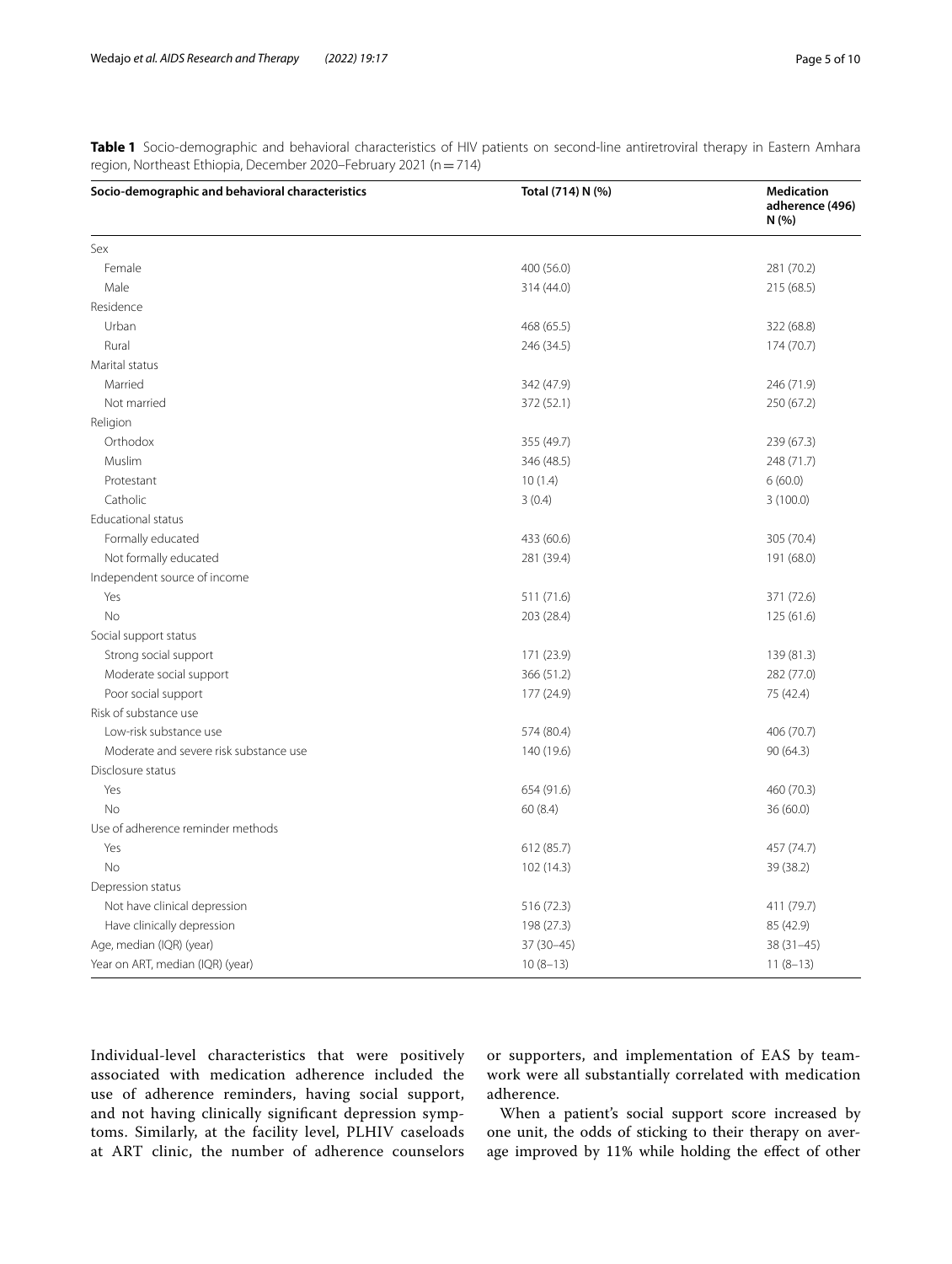| <b>Clinical characteristics</b>      | Total (714) N (%) | <b>Medication</b><br>adherence (496)<br>N(% ) |
|--------------------------------------|-------------------|-----------------------------------------------|
| <b>BMI</b>                           |                   |                                               |
| $\geq$ 18.5 kg/m <sup>2</sup>        | 545 (76.3)        | 395 (72.5)                                    |
| $<$ 18.5 kg/m <sup>2</sup>           | 169 (23.7)        | 101 (59.8)                                    |
| Functional status                    |                   |                                               |
| Workable                             | 608 (85.2)        | 435 (71.5)                                    |
| Not workable                         | 106 (14.8)        | 61(57.5)                                      |
| WHO clinical stages                  |                   |                                               |
| I and II                             | 685(95.9)         | 478(69.8)                                     |
| III and IV                           | 29(4.1)           | 18(62.1)                                      |
| Last HIV viral load status           |                   |                                               |
| High viral load (VL > 1000copies/mL) | 174 (24.4)        | 91 (52.3)                                     |
| Low viral load (VL < 1000 copies/mL) | 540 (75.6)        | 405 (75.0)                                    |
| Last CD4 cells measurement           |                   |                                               |
| $\leq$ 450 cell/mm <sup>3</sup>      | 603 (84.5)        | 412 (68.3)                                    |
| $>450$ cell/mm <sup>3</sup>          | 111(15.5)         | 84 (75.7)                                     |
| Drug substitution history            |                   |                                               |
| No                                   | 505 (70.7)        | 361 (71.5)                                    |
| Yes                                  | 209 (29.3)        | 135 (64.6)                                    |
| Reported side effect                 |                   |                                               |
| No                                   | 640 (89.6)        | 451 (70.5)                                    |
| Yes                                  | 74 (10.4)         | 45 (60.8)                                     |
| Comorbidities status                 |                   |                                               |
| No                                   | 651 (91.2)        | 457 (70.2)                                    |
| Yes                                  | 63(8.8)           | 39 (61.9)                                     |
| Second-line ART                      |                   |                                               |
| TDF-3TC-ATV/r                        | 361 (50.6)        | 259 (71.7)                                    |
| AZT-3TC-ATV/r                        | 338 (47.3)        | 230 (68.0)                                    |
| TDF-3TC-LPV/r                        | 11(1.5)           | 4(36.4)                                       |
| AZT-3TC-LPV/r                        | 4(0.6)            | 3(75)                                         |

<span id="page-5-0"></span>**Table 2** Clinical characteristics of HIV patients on second-line antiretroviral therapy in Eastern Amhara region, Northeast Ethiopia, December 2020–February 2021 (n=714)

*BMI* body mass index; *TDF* tenofovir; *3TC* lamivudine; *ATV/r* atazanavir/ritonavir; *AZT* zidovudine; *LPV/r* lopinavir/ritonavir; *ART* antiretroviral therapy

<span id="page-5-1"></span>

| Table 3 Health facility characteristics in Eastern Amhara region, Northeast Ethiopia, December 2020–February 2021 (n = 20) |  |
|----------------------------------------------------------------------------------------------------------------------------|--|
|----------------------------------------------------------------------------------------------------------------------------|--|

| <b>Facility characteristics</b>                                   | Summarization    |
|-------------------------------------------------------------------|------------------|
| PLHIV-caseloads, median (IQR)                                     | 1569 (1069-2069) |
| Number healthcare providers who provide ART service, median (IQR) | $3(2-4.75)$      |
| Average experience of healthcare providers, mean (SD)             | $5.57 + 2.18$    |
| Number of adherence counselors, median (IQR)                      | $3.5(2 - 4.75)$  |
| Time spent for one-on-one counseling, median (IQR), minute        | $7.5(5-9.4)$     |
| Average proportion of perceived satisfaction on counseling        | $0.74 + 0.2$     |
| Average perceived good patient-provider interaction               | $0.72 + 0.24$    |
| Reported second-line ARV drug stock out in the last 6 months      | 5(25%)           |
| Who provides Enhanced Adherence Support (EAS) intervention?       |                  |
| Adherence supporter alone                                         | 8 (40%)          |
| Health professional alone                                         | 3(15%)           |
| Both as a team                                                    | 9(45)            |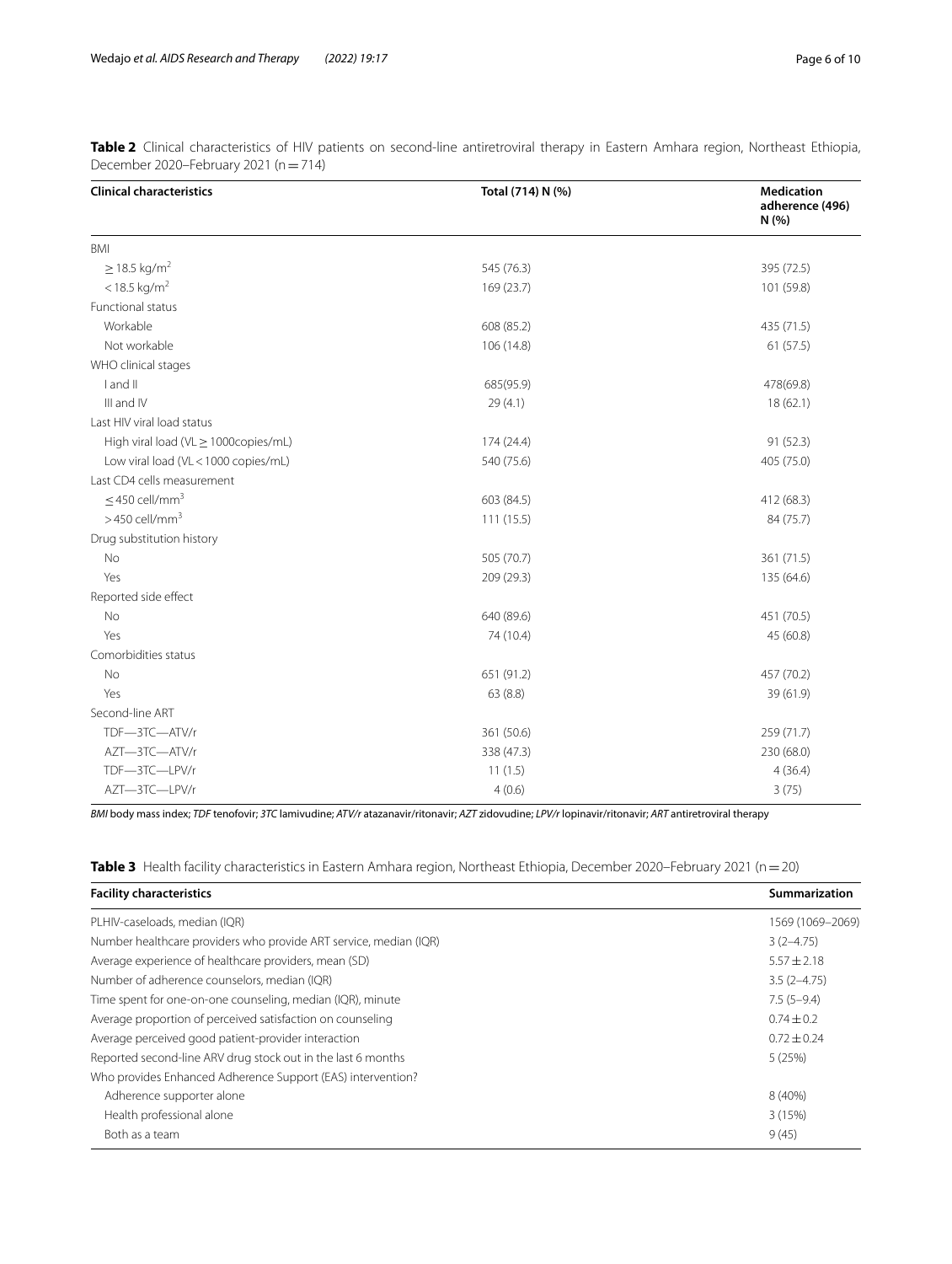covariates in the model remained constant  $[AOR=1.11]$ , (95% CI 1.02–1.23)]. Similarly, patients who did not have clinically signifcant depression symptoms were more likely to adhere to their antiretroviral medication than their counterparts  $[AOR = 3.19, 95\% \text{ CI } 1.93 - 5.27]$ . Patients who had been using adherence reminder methods were more likely than their counterparts to adhere to their treatment [AOR=3.37, (95% CI 2.03–5.62)].

The odds of patients adhering to their medication improved on average by 20% for each increment of adherence counselors in the facility, while all other variables in the model remained constant  $[AOR=1.20, (95% CI 1.04–$ 1.40)]. The odds of patients adhering to their therapy were higher in a facility where EAS was given by the team [AOR=1.82, (95% CI 1.01–3.42)]. For every increase in the number of PLHIV cases in a facility, the likelihood of patients adhering to their medication decreased by 0.3 percent [AOR=0.997, (95% CI 0.995–0.999)], (Table [4](#page-6-0)).

# **Discussion**

This study aimed to determine the magnitude of secondline antiretroviral medication adherence and to test the association between health facility characteristics and medication adherence. Seven out of ten HIV patients were compliant with the prescribed antiretroviral medication. Aside from individual-level factors, the identities of healthcare facilities were substantially linked to antiretroviral medication adherence.

In this study, 69.5% of HIV patients who were taking second-line antiretroviral therapy had optimal medication adherence. This finding is consistent with other  $[10, 10]$  $[10, 10]$ [16–](#page-8-14)[18](#page-8-13), [33](#page-9-4), [34\]](#page-9-5). However, it falls short of the national and WHO requirements of 95% or greater adherence [\[1](#page-8-0), [2](#page-8-1)]. Most frst-line treatment failures were associated with poor adherence [[3–](#page-8-2)[5](#page-8-3)]. Such patients might be switched to next-level therapy without fully addressing adherence barriers, which compromise the compliance of subsequent therapy [[10](#page-8-7)]. Consequently, second-line medication adherence might be lower than expected. Furthermore, being on second-line therapy and the nature of the regimen; have no fxed-dose combination [\[35](#page-9-6), [36](#page-9-7)], may also contribute to the lower proportion of adherence in patients on second-line therapy. In general, this result suggests that second-line medication adherence is not as per standard. A considerable number of patients are at risk of further treatment failure, hence special attention should be paid to them. Alternative adherence intervention packages should be bolstered, including prolonging EAS intervention after the commencement of secondline therapy.

Medication adherence was positively associated with social support, which is in agreement with other studies [[18](#page-8-13), [37](#page-9-8)[–41](#page-9-9)]. Patients who receive social support from family and friends may have a stronger sense of selfworth, which might help them to be more optimistic about their therapy  $[42]$  $[42]$ . Furthermore, support from family and friends should be encouraged at the societal level, as it is both cost-efective and enables patient-centered intervention. In addition to health education and counseling at health facilities, support from social support should also be encouraged. Social support helps patients to acquire strength, courage and allows them to feel safe and supported during their illness [\[43](#page-9-11)], which further improves therapy compliance.

Medication adherence was inversely associated with the severity of depression symptoms. This finding is consistent with other studies [[34](#page-9-5), [44](#page-9-12)–[50\]](#page-9-13). Demotivation, social withdrawal, and hopelessness can all impair treatment adherence. Depression impairs one's ability to think, reason, and self-management ability in general. Thus, screening, prevention, and control strategies including psychosocial support should be strengthened in routine clinical care by integrating with WHO's mental health Gap Action Programme (mhGAP) [\[51\]](#page-9-14).

<span id="page-6-0"></span>**Table 4** Multilevel binary logistic regression model on determinants of medication adherence among HIV patients on second-line antiretroviral therapy in Eastern Amhara region, Northeast Ethiopia, December 2020–February 2021 (n=714)

| <b>Factors</b>                             | Intercept only model<br>AOR, (95% CI | Individual-level factor only<br>model AOR, (95% CI) | <b>Facility and individual level</b><br>combined model AOR, (95%<br>CI) |
|--------------------------------------------|--------------------------------------|-----------------------------------------------------|-------------------------------------------------------------------------|
|                                            | 2.29                                 |                                                     |                                                                         |
| Use of adherence reminder methods: yes     |                                      | $3.70(2.22 - 6.17)$                                 | $3.37(2.03 - 5.62)$                                                     |
| Perceived social support                   |                                      | $1.14(1.04 - 1.25)$                                 | $1.11(1.02 - 1.23)$                                                     |
| Depression: not having clinical depression |                                      | $3.43(2.08 - 5.67)$                                 | $3.19(1.93 - 5.27)$                                                     |
| Number of adherence counselors             |                                      |                                                     | $1.20(1.04 - 1.40)$                                                     |
| Teamwork for EAS intervention              |                                      |                                                     | $1.82(1.01 - 3.42)$                                                     |
| PLHIV-Caseload in the facilities           |                                      |                                                     | $0.997(0.995 - 0.999)$                                                  |

The findings were after controlling variables including, age, sex, disclosure status, WHO-clinical staging, drug side effect, drug stakeouts, and average time in one on one counseling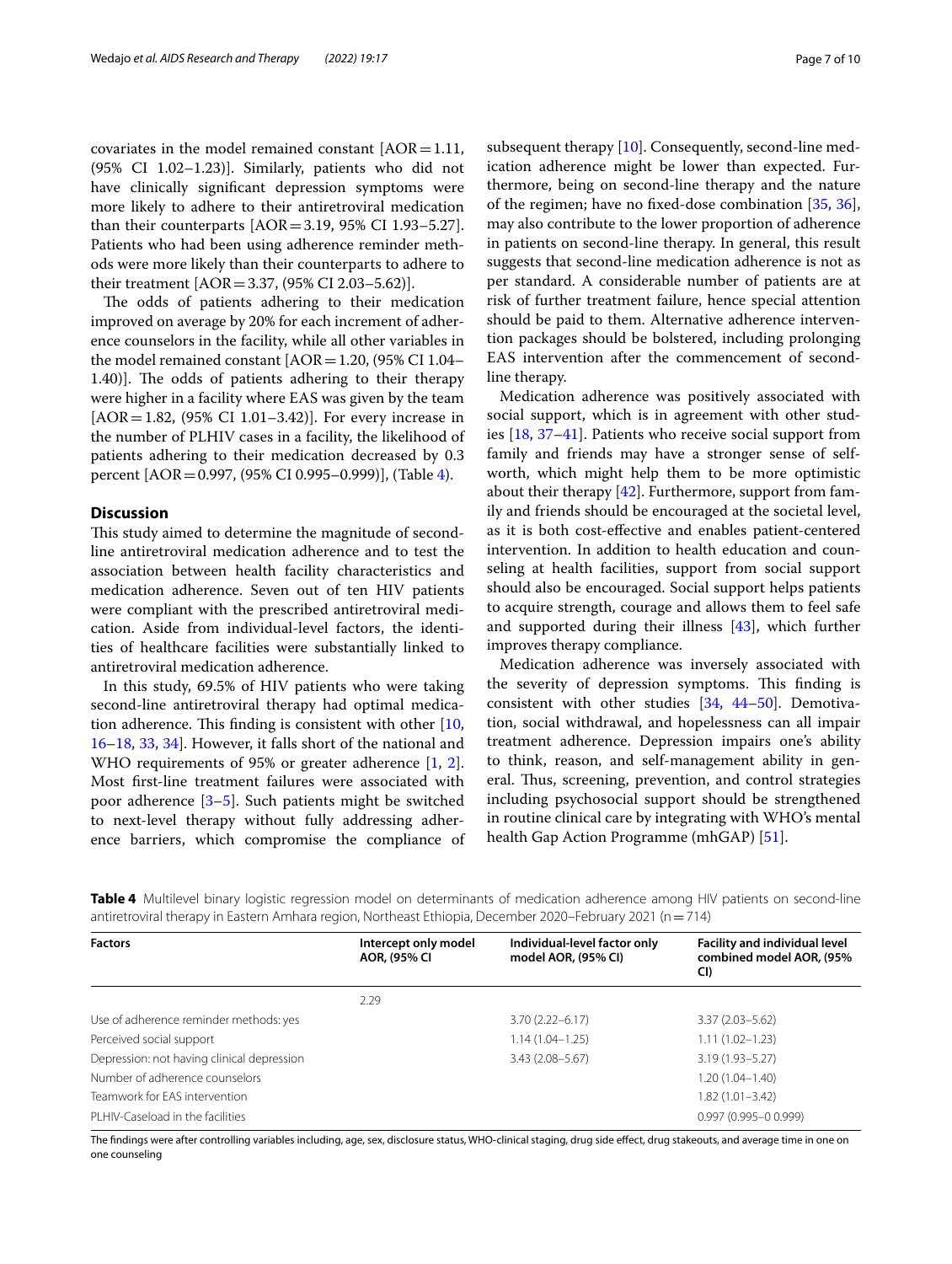The use of adherence reminders was positively associated with mediation adherence, which is supported by other studies [[33,](#page-9-4) [52](#page-9-15), [53](#page-9-16)]. Reminders might serve as a memory aid that encourages patients to take their medications on a more regular basis. Hence, context and individual-based adherence reminder methods should be promoted during HIV counseling as an important strategy to improve antiretroviral adherence.

HIV caseload at the ART clinic was inversely associated with medication adherence. Aside from the clinical review, patients with HIV require comprehensive HIV care and treatment, including reviewing psychosocial, cognitive, behavioral, emotional, and socio-economic barriers to enhance medication adherence. However, in high caseload facilities, healthcare providers and adherence supporters might fail to assess the potential barriers to medication adherence. Workload should be balanced in order to provide quality health care services [\[54](#page-9-17)]. Hence, increasing decentralization of existing facilitybased ART services as well as customizing new community-based ART delivery modalities [\[55](#page-9-18)] including community ART distribution points, community ART groups (CAGs), and community-based adherence clubs, should be promoted to lessen the burden of caseload.

Similarly, the number of adherence counselors or supporters was positively correlated with antiretroviral medication adherence. This finding is in agreement with a multi-level study done in Cambodia [[19\]](#page-8-15). Adherence supporters are formally assigned non-healthcare workers who provide adherence counseling, screening for mental health and substance use problems, trace loss to followup cases, and provide patient center one-on-one counseling or mass education about treatment and illness [\[2](#page-8-1), [56\]](#page-9-19). Thus, to provide effective adherence counseling and other jobs, the number of adherence supporters should be increased in tandem with the number of patients.

Enhanced adherence support (EAS) is given to PLHIV patients who have an uncontrolled viral load (viral load>1000 copies/mL), clinical deterioration, persistence immunosuppression, or multiple adherence barriers [\[2](#page-8-1)]. Our study revealed that patient medication adherence was lower in facilities where EAS was not implemented in a team. Health professionals and adherence supporters are expected to work together to improve EAS. This allows us to review and correct cognitive, behavioral, emotional, and clinical, drug-related side effects, and socioeconomic adherence hurdles from diferent perspectives. Consequently, the likelihood of having adherence problems might be lower in such facilities as compared with facilities that have no teamwork during EAS intervention. A healthcare team does have the capacity to achieve more than any individual could do alone [\[57](#page-9-20)].

# **Conclusions**

A high number of HIV patients on second-line antiretroviral therapy had adherence problems. Health facility characteristics; caseloads, number of adherence counselors, and teamwork were strongly linked with medication adherence. Thus, system-level intervention should be undertaken besides individual-level intervention to improve medication adherence, so as prolog the use of second-line therapy, and prevent further treatment failure.

## **Strength of the study**

First, the study is the frst of its kind in Ethiopia to provide frst-hand information on the magnitude of second-line antiretroviral medication adherence. Second, this study examines the role of health facility characteristics besides individual-level determinants using multi-level analysis. Third, it was conducted with a large sample size and the fndings can be generalized to other low-income settings where similar WHO HIV treatment modalities are used.

# **Limitation of the study**

In a cross-sectional design, it was difficult to ascertain causal inferences between the outcome variable (medication adherence) and the explanatory variables like depression status and clinical stages. Hence, care should be taken for temporality while interpreting the fndings of this study, and longitudinal research should be considered as a possible solution that allows the evaluation of adherence episodes across time after the commencement of ARV. Besides, medication adherence was assessed using the self-report method, which is an indirect method that is prone to overestimation of adherence. Further, Alcohol, Smoking, and Substance Involvement Screening Test (ASSIST) (V.3.1) tool, which used in this study was not validated in the Ethiopia.

#### **Abbreviations**

SMAQ: Simplifed Medication Adherence Questionnaire; ART: Antiretroviral therapy; PLHIV: People living with HIV; VL: Viral load; BMI: Body Mass Index; IQR: Interquartile range; PHQ-9: Nine Patient Health Questionnaire; NCD: Noncommunicable disease (NCDs); EAS: Enhanced adherence support.

#### **Acknowledgements**

We acknowledge the Institutional Review Board/IRB/ of Bahir Dar University's College of Medicine and Health Science, School of Public Health, for providing timely ethical approval and unwavering support. We also like to thank the managers and employees at all health facilities for allowing us to conduct the study, as well as the data collectors who gathered the data throughout the COVID 19 era.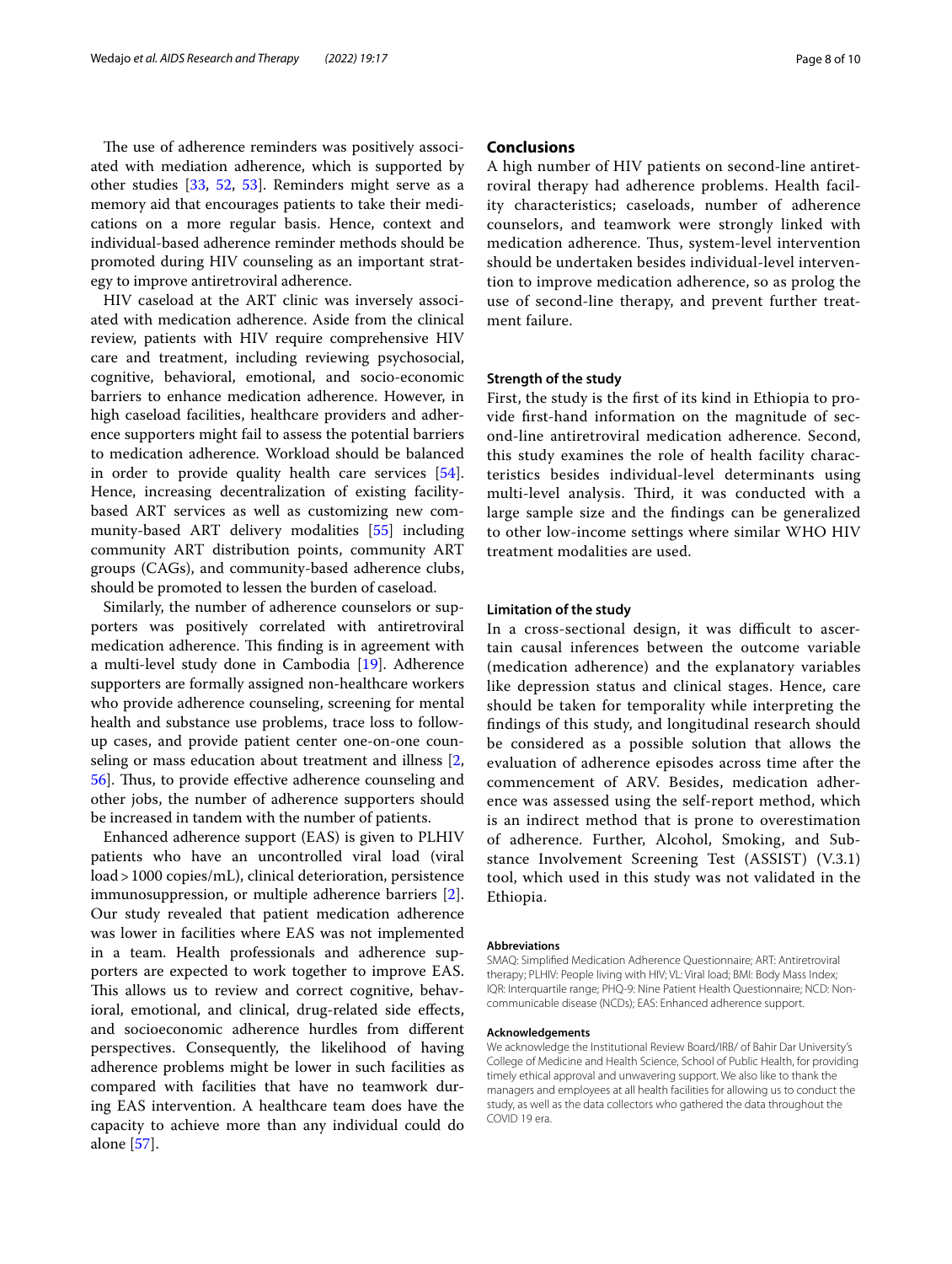## **Authors' contributions**

SW and GD: Contributed to the conception and design of the work, data analysis. AD and FA: wrote the main manuscript text, including fgures and tables. All authors have read and approved the fnal manuscript.

#### **Funding**

This research is supported by Bahir Dar University College of Medicine and Health Science, School of Public Health**.The funding body had no role in the design of the study, in the collection, analysis, and interpretation of data, and in writing the manuscript.**

#### **Availability of data and materials**

The materials, datasets used and analyzed in the current study are available from the corresponding author upon reasonable request.

#### **Declarations**

#### **Ethics approval and consent to participate**

This research was carried out in line with the Helsinki Declaration. The Institutional Review Board/IRB/of Bahir Dar University's College of Medicine and Health Science granted ethical approval with Reference Number 00224/2020. In addition, permission from facilities was acquired to use anonymized data. Furthermore, the confdentiality of the collected data was ensured by the use of code numbers rather than personal identifcation and the locking of the checklist. The purpose and signifcance of the study were explained to the participants, and each one gave written informed consent before data were collected. Anonymous techniques were employed throughout the research process to keep data private.

#### **Consent for publication**

Not applicable.

#### **Competing interests**

None of the authors has any competing interests.

#### **Author details**

<sup>1</sup> School of Public Health, CMHS, Wollo University, Dessie, Ethiopia. <sup>2</sup> School of Public Health, CMHS, Bahir Dar University, Bahir Dar, Ethiopia. <sup>3</sup>School of Public Health, St. Paul Hospital Millennium Medical College, Addis Ababa, Ethiopia.

Received: 26 January 2022 Accepted: 16 March 2022

#### **References**

- <span id="page-8-0"></span>1. World Health Organization. Consolidated guielines on the use of antiretroviral drugs for treating and preventing HIV infection. Geneva: World Health Organization; 2016.
- <span id="page-8-1"></span>2. Ethiopia Ministry of Health. National comprehensive HIV prevention, care and treatment training for health care providers participant manual. Addis Ababa: Ethiopia Ministry of Health; 2020.
- <span id="page-8-2"></span>3. Endalamaw A, Mekonnen M, Geremew D, Yehualashet FA, Tesera H, Habtewold TD. HIV/AIDS treatment failure and associated factors in Ethiopia: meta-analysis. BMC Public Health. 2020;20(82):1–12.
- 4. Lailulo Y, Kitenge M, Jaffer S, Aluko O, Nyasulu PS. Factors associated with antiretroviral treatment failure among people living with HIV on antiretroviral therapy in resource-poor settings: a systematic review and metaanalysis. Syst Rev. 2020;9(1):1–17.
- <span id="page-8-3"></span>5. Assemie MA, Alene M, Ketema DB, Mulatu S. Treatment failure and associated factors among frst line patients on highly active antiretroviral therapy in Ethiopia: a systematic review and meta-analysis. Glob Heal Res Policy. 2019;4(1):1–10.
- <span id="page-8-4"></span>6. Bezabhe WM, Chalmers L, Bereznicki LR, Peterson GM. Adherence to antiretroviral therapy and virologic failure. Medicine. 2016;95(15):1–9.
- 7. Emagnu A, Abay Z, Bulti AB, Animut Y. Determinants of virologic failure among adult HIV patients on frst-line antiretroviral therapy at Waghimra

Zone, Northern Ethiopia: a case-control study. Adv Public Health. 2020. <https://doi.org/10.1155/2020/1929436>.

- <span id="page-8-5"></span>8. Agegnehu CD, Merid MW, Yenit MK. Incidence and predictors of virological failure among adult HIV patients on frst-line antiretroviral therapy in Amhara regional referral hospitals; Ethiopia: a retrospective follow-up study. BMC Infect Dis. 2020;20(1):1–14.
- <span id="page-8-6"></span>9. Bangsberg DR. Preventing HIV antiretroviral resistance through better monitoring of treatment adherence. J Infect Dis. 2008. [https://doi.org/10.](https://doi.org/10.1086/533415) [1086/533415.](https://doi.org/10.1086/533415)
- <span id="page-8-7"></span>10. Ramadhani HO, et al. Association of frst-line and second-line antiretroviral therapy adherence. Major Artic. 2014. [https://doi.org/10.1093/ofd/](https://doi.org/10.1093/ofid/ofu079) [ofu079.](https://doi.org/10.1093/ofid/ofu079)
- <span id="page-8-8"></span>11. T. N. O HIV. Impact of nonadherence to antiretroviral therapy (ART) on population-level health outcomes. Toronto: The Ontario HIV Treatment Network; 2021.
- <span id="page-8-9"></span>12. UNAIDS. Understanding fast-track targets accelerating action to end the AIDS epidemic by 2030. Geneva: UNAIDS; 2015.
- <span id="page-8-10"></span>13. PEPFR. Ethiopia country operational plan strategic direction summary. USA: PEPFR; 2020.
- <span id="page-8-11"></span>14. Estill J, et al. The need for second-line antiretroviral therapy in adults in sub-Saharan Africa up to 2030: a mathematical modelling study. Lancet HIV. 2016;3018(16):1–8.
- <span id="page-8-12"></span>15. Nigusso FT, Mavhandu-Mudzusi AH. Magnitude of non-adherence to antiretroviral therapy and associated factors among adult people living with HIV/AIDS in Benishangul-Gumuz Regional State, Ethiopia. PeerJ. 2020.<https://doi.org/10.7717/peerj.8558>.
- <span id="page-8-14"></span>16. Negesa L. Adherence to antiretroviral therapy and factors afecting among people living with HIV/AIDS and taking antiretroviral therapy, Dire Dawa Town, Eastern Ethiopia. J Infect Dis Treat. 2017;03(01):1–6.
- 17. Koyra HC. Adherence to antiretroviral therapy among adult persons living with HIV/AIDS in Southern Ethiopia. Int J Virol AIDS Koyra. 2018;5(1):1–9.
- <span id="page-8-13"></span>18. Abadiga M, Hasen T, Mosisa G, Abdisa E. Adherence to antiretroviral therapy and associated factors among human immunodefciency virus positive patients accessing treatment at Nekemte referral hospital, west Ethiopia, 2019. PLoS ONE. 2020;15(5):1–14.
- <span id="page-8-15"></span>19. Sagaon-teyssier L, Mrenda BM, Khol V, Ferradini L, Mam S. Adherence to PI-based 2nd-line regimens in Cambodia is not simply a question of individual behaviour: the ANRS 12276 2PICAM study. Trop Med Int Heal. 2017;22(11):1428–35.
- 20. Chabikuli M, Nachega J, Datonye DO, Ansong D. Adherence to antiretroviral therapy, virologic failure and workload at the Rustenburg Provincial Hospital. SA Fam Pract. 2010;52(4):350–5.
- 21. Bam K, Rajbhandari RM, Karmacharya DB, Dixit SM. Strengthening adherence to Anti Retroviral Therapy (ART) monitoring and support: operation research to identify barriers and facilitators in Nepal. BMC Heal Serv Res. 2015;15(188):1–11.
- <span id="page-8-16"></span>22. Mhaskar R, Alandikar V, Emmanuel P, Djulbegovic B, Patel S. Adherence to antiretroviral therapy in India : a systematic review and meta-analysis. Indian J Community Med. 2019;38(2):74–82.
- <span id="page-8-17"></span>23. The Ethiopian Public Health Institute. HIV related estimates and projections for Ethiopia–2017. Addis Ababa: The Ethiopian Public Health Institute; 2017.
- <span id="page-8-18"></span>24. Worku ED, Asemahagn MA, Endalifer ML. Epidemiology of hiv infection in the amhara region of ethiopia, 2015 to 2018 surveillance data analysis. HIV/AIDS Res Palliat Care. 2020;12:307–14.
- <span id="page-8-19"></span>25. Knobel H, Alonso J, Ruiz I, Kindelan ÂM, Carmona A, Gonza J. Validation of a simplifed medication adherence questionnaire in a large cohort of HIV-infected patients : the GEEMA Study. AIDS. 2002. [https://doi.org/10.](https://doi.org/10.1097/00002030-200203080-00012) [1097/00002030-200203080-00012.](https://doi.org/10.1097/00002030-200203080-00012)
- <span id="page-8-20"></span>26. Agala CB, et al. Reliability, validity and measurement invariance of the Simplifed Medication Adherence Questionnaire (SMAQ) among HIVpositive women in Ethiopia: a quasi-experimental study. BMC Public Health. 2020. [https://doi.org/10.1186/s12889-020-08585-w.](https://doi.org/10.1186/s12889-020-08585-w)
- <span id="page-8-21"></span>27. Kroenke K, Spitzer RL, Williams JBW. Validity of a brief depression severity measure, the PHQ-9. JGIM. 2001;16:606–13.
- <span id="page-8-22"></span>28. Gelaye B, Williams MA, Lemma S, Deyessa N, Bahretibeb Y, Shibre T, Wondimagegn D, Lemenhe A, Fann JR, Stoep AV, Zhou X-HA. Validity of the Patient Health Questionnaire-9 for depression screening and diagnosis in East Africa. Natl Inst Public Heal. 2014. [https://doi.org/10.1016/j.psychres.](https://doi.org/10.1016/j.psychres.2013.07.015) [2013.07.015](https://doi.org/10.1016/j.psychres.2013.07.015).